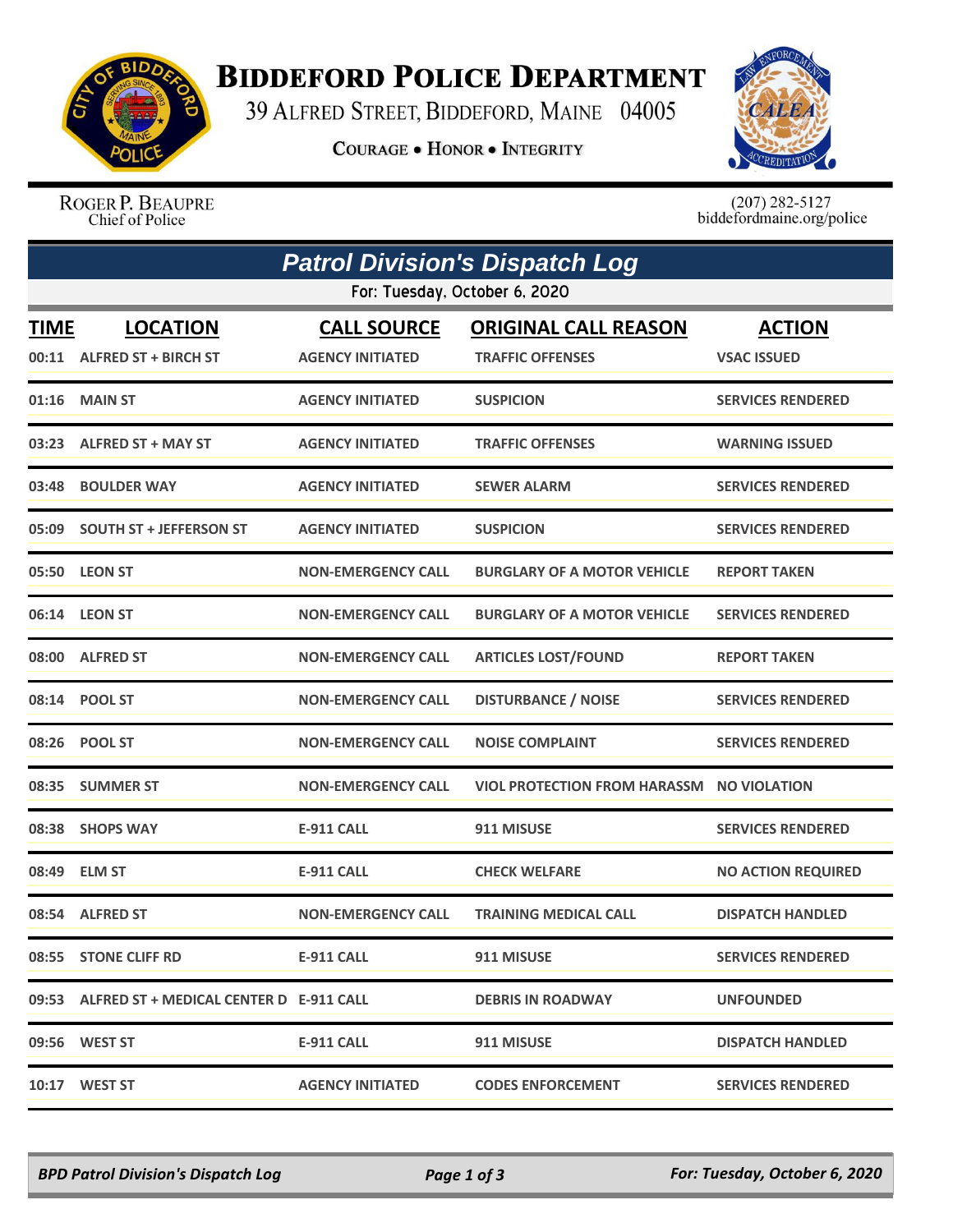| <b>TIME</b> | <b>LOCATION</b><br><b>10:19 MAIN ST</b> | <b>CALL SOURCE</b><br><b>NON-EMERGENCY CALL</b> | <b>ORIGINAL CALL REASON</b><br><b>PUBLIC URINATION OR DEFECATIO</b> | <b>ACTION</b><br><b>REMOVED HAZARD</b> |
|-------------|-----------------------------------------|-------------------------------------------------|---------------------------------------------------------------------|----------------------------------------|
| 10:49       | <b>MEDICAL CENTER DR</b>                | <b>AGENCY INITIATED</b>                         | <b>PRISONER PROCESS</b>                                             | <b>SERVICES RENDERED</b>               |
|             | 10:50 SUMMER ST                         | <b>NON-EMERGENCY CALL</b>                       | <b>ATTEMPTED/THREATENED SUICIDE</b>                                 | <b>REPORT TAKEN</b>                    |
|             | 11:12 CUTTS ST                          | <b>AGENCY INITIATED</b>                         | <b>ANIMAL COMPLAINT</b>                                             | <b>SERVICES RENDERED</b>               |
|             | 12:14 COMMERCIAL ST                     | <b>NON-EMERGENCY CALL</b>                       | <b>FUEL BURN OFF</b>                                                | <b>SERVICES RENDERED</b>               |
|             | 12:29 POOL ST + LAFAYETTE ST            | <b>AGENCY INITIATED</b>                         | <b>TRAFFIC OFFENSES</b>                                             | <b>WARNING ISSUED</b>                  |
|             | <b>13:28 MAIN ST</b>                    | <b>E-911 CALL</b>                               | 911 MISUSE                                                          | <b>NEGATIVE CONTACT</b>                |
|             | 13:47 ELM ST                            | <b>NON-EMERGENCY CALL</b>                       | <b>VIOL PROTECTION FROM ABUSE</b>                                   | <b>SERVICES RENDERED</b>               |
|             | 14:10 HORRIGAN CT                       | <b>RADIO</b>                                    | <b>CODES ENFORCEMENT</b>                                            | <b>SERVICES RENDERED</b>               |
|             | 14:44 ALFRED ST                         | <b>NON-EMERGENCY CALL</b>                       | <b>ARTICLES LOST/FOUND</b>                                          | <b>SERVICES RENDERED</b>               |
|             | 14:46 PIKE ST                           | <b>NON-EMERGENCY CALL</b>                       | <b>PARKING COMPLAINT</b>                                            | <b>NO ACTION REQUIRED</b>              |
|             | 14:51 GREEN ST                          | <b>E-911 CALL</b>                               | 911 MISUSE                                                          | <b>NEGATIVE CONTACT</b>                |
|             | 15:00 SOUTH ST                          | <b>NON-EMERGENCY CALL</b>                       | <b>ALL OTHER/BY PHONE</b>                                           | <b>SERVICES RENDERED</b>               |
| 15:13       | <b>BRADBURY ST</b>                      | <b>NON-EMERGENCY CALL</b>                       | <b>PARKING COMPLAINT</b>                                            | <b>SERVICES RENDERED</b>               |
|             | <b>16:10 BRADBURY ST</b>                | <b>WALK-IN AT STATION</b>                       | <b>ESCORTS / RELAYS</b>                                             | <b>SERVICES RENDERED</b>               |
|             | <b>16:50 HARRISON AVE</b>               | <b>AGENCY INITIATED</b>                         | <b>PAPERWORK</b>                                                    | <b>PAPERWORK SERVED</b>                |
|             | 17:21 HUBERT ST                         | <b>E-911 CALL</b>                               | <b>DISTURBANCE / NOISE</b>                                          | <b>NO ACTION REQUIRED</b>              |
|             | 17:30 BRADBURY ST                       | <b>NON-EMERGENCY CALL</b>                       | <b>ASSIST OTHER AGENCY</b>                                          | <b>SERVICES RENDERED</b>               |
|             | 18:12 SOUTH ST                          | <b>WALK-IN AT STATION</b>                       | <b>ESCORTS / RELAYS</b>                                             | <b>SERVICES RENDERED</b>               |
|             | 18:18 SOUTH ST                          | <b>NON-EMERGENCY CALL</b>                       | <b>ALL OTHER</b>                                                    | <b>NO ACTION REQUIRED</b>              |
|             | 18:28 MAIN ST + EMERY ST                | <b>NON-EMERGENCY CALL</b>                       | <b>PARKING COMPLAINT</b>                                            | <b>PARKING TICKET ISSUED</b>           |
|             | 18:33 ALFRED ST                         | <b>AGENCY INITIATED</b>                         | <b>TRAFFIC OFFENSES</b>                                             | <b>WARNING ISSUED</b>                  |
|             | 18:52 ELM ST                            | <b>E-911 CALL</b>                               | 911 MISUSE                                                          | <b>DISPATCH HANDLED</b>                |
|             | 19:10 ALFRED ST                         | <b>NON-EMERGENCY CALL</b>                       | <b>POLICE INFORMATION</b>                                           | <b>SERVICES RENDERED</b>               |
|             | 19:21 EMERY ST                          | <b>NON-EMERGENCY CALL</b>                       | <b>THEFT</b>                                                        | <b>REPORT TAKEN</b>                    |

*BPD Patrol Division's Dispatch Log Page 2 of 3 For: Tuesday, October 6, 2020*